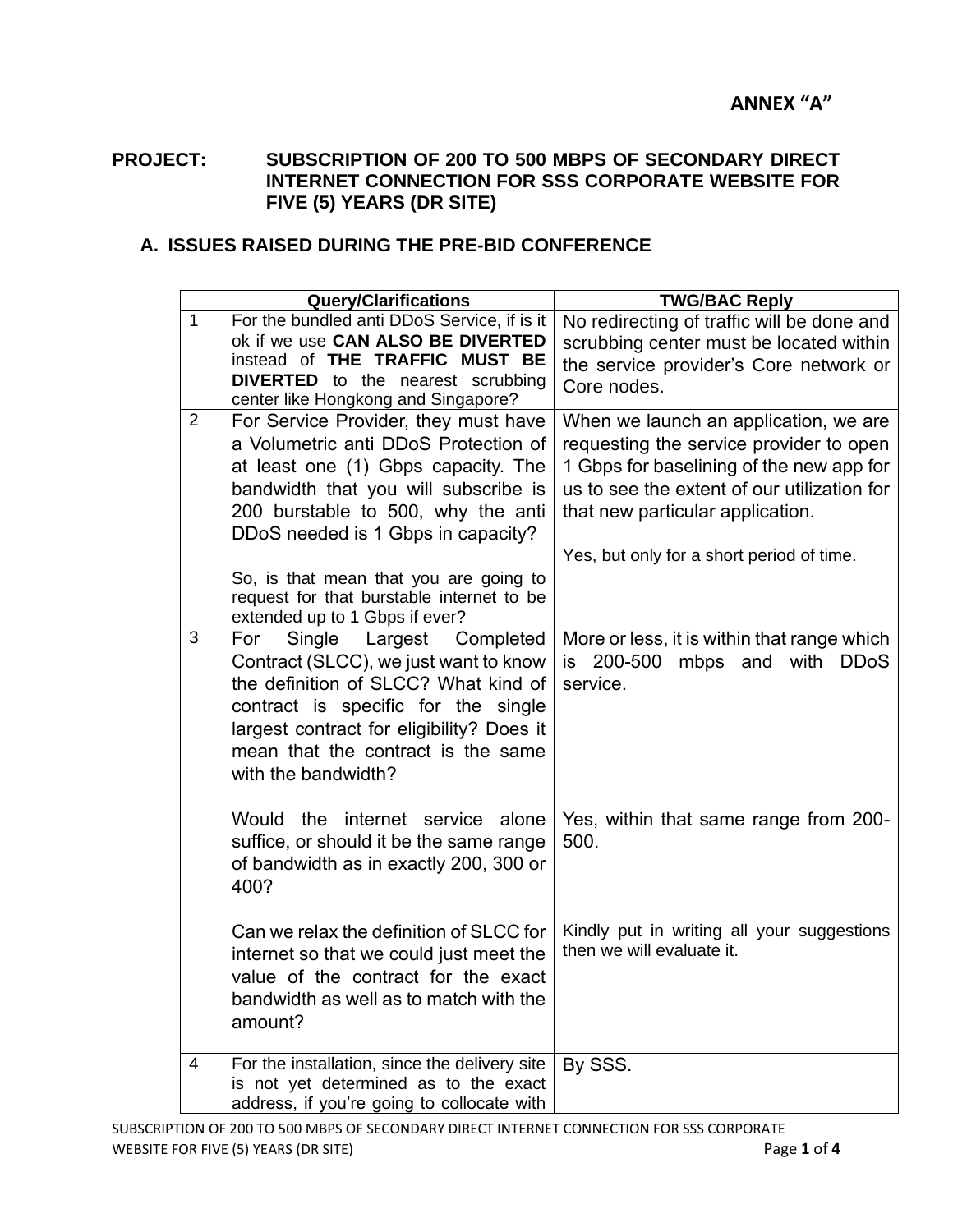|                | data centers, is the connection charges<br>be handled by the SSS or by the winning<br>bidder?                                                 |                                                                                                                                                                                                                                                                                                                           |
|----------------|-----------------------------------------------------------------------------------------------------------------------------------------------|---------------------------------------------------------------------------------------------------------------------------------------------------------------------------------------------------------------------------------------------------------------------------------------------------------------------------|
| 5              | For Redundancy Link, can the primary<br>ISP join the bidding?                                                                                 | Yes, because this is on another location.                                                                                                                                                                                                                                                                                 |
| 6              | For 24/7 support, aside from the security<br>incident and threat management, could<br>you also be requiring any forensic<br>services as well? | It will depend on the service provider. But<br>for us, it is more on you block all the attacks<br>because we want it to be a clean traffic. We<br>also have a time frame which is within 72<br>hours, DIDoS is zero (0). What we need is<br>the bandwidth that can be used by the<br>members as well as the stakeholders. |
| $\overline{7}$ | For International Peering, could we get a<br>service provider on Tier 1 that we can be<br>peered?                                             | Yes.                                                                                                                                                                                                                                                                                                                      |
| 8              | For Connectivity, can we make a 60 ms?<br>Can we get a specific website that we can<br>test?                                                  | No.<br>All Philippine Government Financial<br>Institution and Commercial<br><b>Banks</b><br>accessing SSS web-based applications.                                                                                                                                                                                         |

## **B. REPLY TO WRITTEN QUERIES**

|                | <b>Query/Clarifications</b>                    | <b>BAC Reply</b>                         |
|----------------|------------------------------------------------|------------------------------------------|
| $\mathbf{1}$   | Please clarify if service effectivity will be  | Service effectivity will be based on     |
|                | based on the date on the contract or date      | the date on the contract.                |
|                | of acceptance.                                 |                                          |
| $\overline{2}$ | In SCC Clause 1, is the intellectual           | We maintain the provision.               |
|                | Property Rights applicable for this Bid?       |                                          |
|                | Please advise if this can be deleted or        |                                          |
|                | indicate "as applicable"                       |                                          |
| 3              | In SCC Clause 2.2, may we request to           | We maintain the provision.               |
|                | include the monthly payment term, i.e.,        |                                          |
|                | 30/60 days upon receipt of invoice?            |                                          |
| 4              | In SCC Clause 4.3, 15-day acceptance           | Yes.                                     |
|                | testing is included in the 60-day delivery     |                                          |
|                | period.                                        |                                          |
|                |                                                | No.                                      |
|                | Can this be separated from the total           |                                          |
|                | delivery period?                               |                                          |
| 5              | In SCC 4.5, may we clarify the additional      | No additional criteria for this project. |
|                | criteria for the configuration works to be     |                                          |
|                | required that is not limited to the generic    |                                          |
|                | specifications mentioned in Section VII?       |                                          |
|                | This is for us to know if this is doable.      |                                          |
| 6              | Can we also include limitation of liability of | We maintain the provisions. SCC          |
|                | Supplier?                                      | Clause 6, Item No. 13 is specific.       |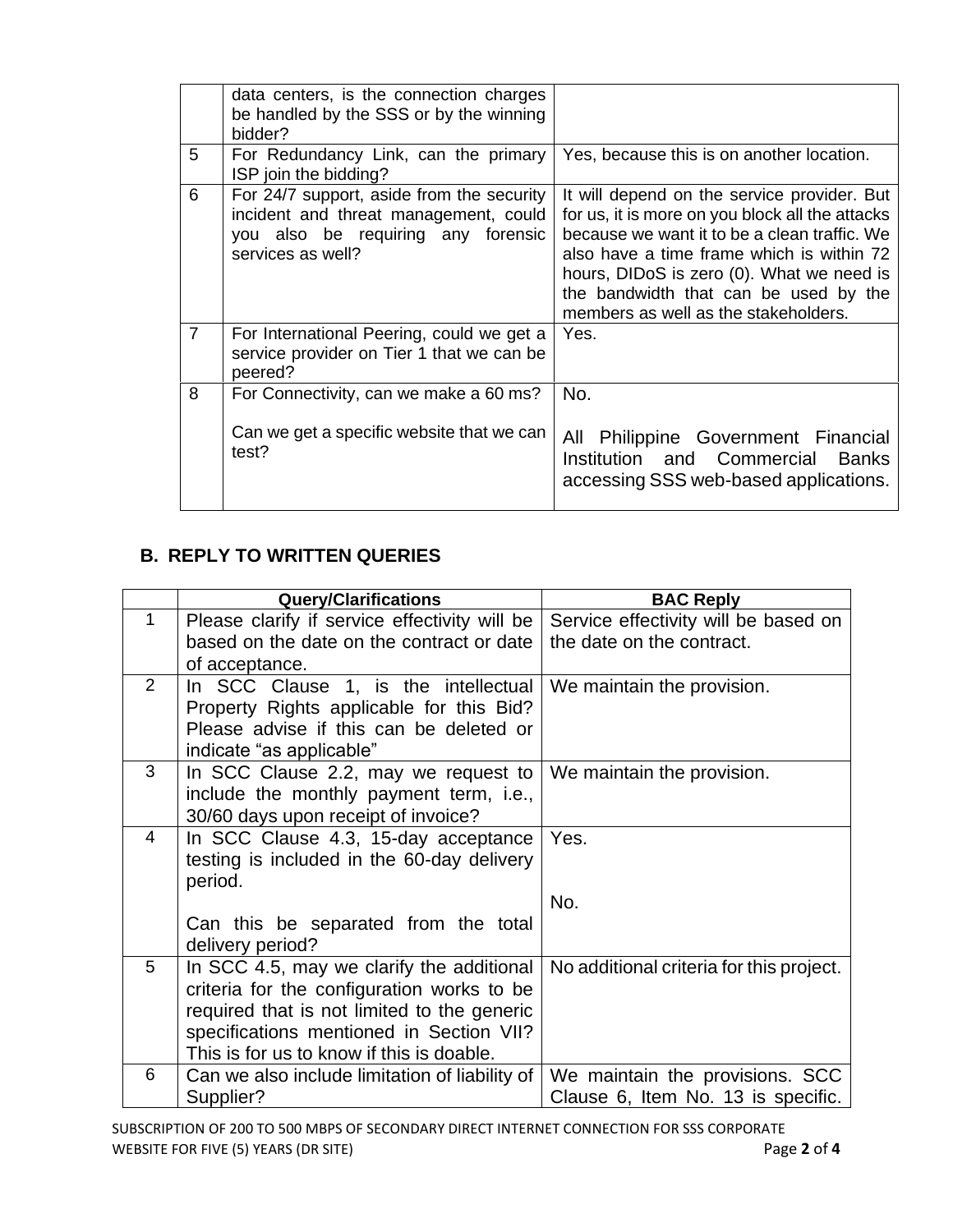| 6.a            | Innove shall not be liable to the Customer<br>for any special, indirect, consequential or<br>incidental damages, including loss of<br>profits or revenues or loss of prospective<br>business, advantage,<br>regardless<br>0f<br>whether Innove had been advised of such<br>damages or whether that liability arises in<br>contract, tort, strict liability, breach of<br>warranty or otherwise.                                                                                                                                     | The same provides that supplier<br>shall defend, indemnify, and hold<br>SSS free and harmless from any<br>and all claims, damages, expenses,<br>fines, penalties and/or liabilities. |
|----------------|-------------------------------------------------------------------------------------------------------------------------------------------------------------------------------------------------------------------------------------------------------------------------------------------------------------------------------------------------------------------------------------------------------------------------------------------------------------------------------------------------------------------------------------|--------------------------------------------------------------------------------------------------------------------------------------------------------------------------------------|
| 6.b            | Without prejudice to the applicability of<br>indemnity/compensation in the event of<br>breach relating to Use of Service Clause,<br>neither party will be liable for direct<br>damages in excess of what has been paid<br>by the Customer within the twelve-month<br>period immediately prior to the event of<br>claim.                                                                                                                                                                                                             |                                                                                                                                                                                      |
|                | Use of Service Clause: Customer shall use the<br>Innove facilities and/or Innove services<br>provided only for the purpose herein stated<br>and shall not use the same to conduct any<br>service such as callback, unauthorized<br>audiotext, International Simple Resale (ISR),<br>and other analogous services which are<br>prohibited in the Philippines, or which<br>operation or service constitutes a bypass<br>defrauding Innove and/or its interconnect<br>partners of the rightful access/termination<br>charges due them. |                                                                                                                                                                                      |
| $\overline{7}$ | In Section VII - Technical Specification,<br>Item No. 1.4, please clarify the Tier 1 and<br>Tier 2 networks. Can the validation be<br>conducted via Ping speed test or Brick<br>test?                                                                                                                                                                                                                                                                                                                                               | Ping speed test.                                                                                                                                                                     |
| 8              | In Section VII - Technical Specification,<br>Item No.1.6, will there be a Multi-Year<br>Contractual Authority (MYCA) issued to<br>the winning bidder?                                                                                                                                                                                                                                                                                                                                                                               | A 5-year validity contract.                                                                                                                                                          |
| 9              | In Section VII - Technical Specification,<br>Item No. 10.1.2, may we request a list of<br>websites and applications for the 50ms<br>latency requirement?                                                                                                                                                                                                                                                                                                                                                                            | All Philippine Government Financial<br>Institution and Commercial Banks<br>accessing<br><b>SSS</b><br>web-based<br>applications.                                                     |
|                | Otherwise, can this be increased to 60ms<br>latency<br>in general as<br>the<br>industry<br>standard?                                                                                                                                                                                                                                                                                                                                                                                                                                | No.                                                                                                                                                                                  |